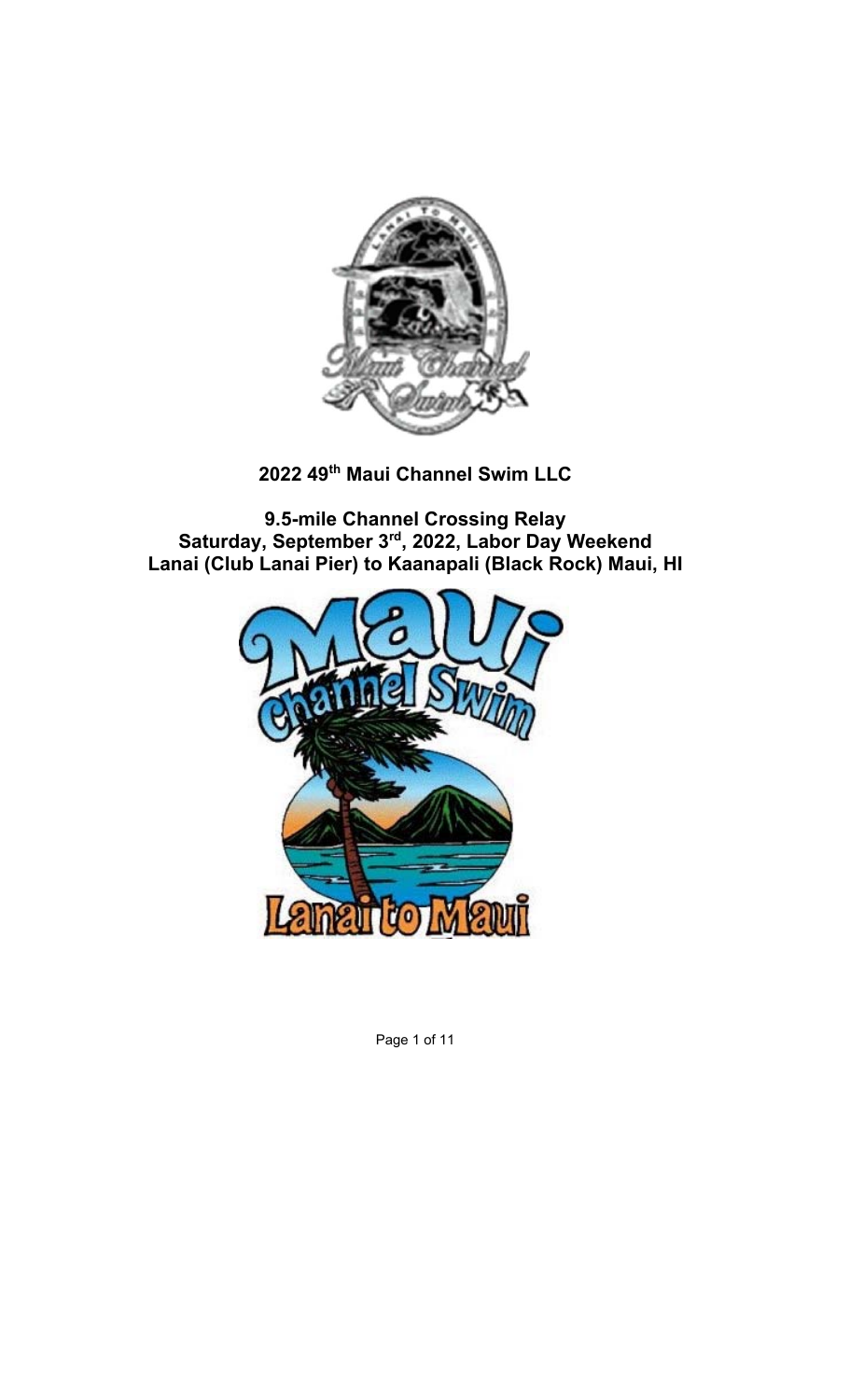

 **9.5-Mile Channel Crossing Relay (Lanai to Maui) Saturday, September 3rd, 2022 at 8:00 AM** 



- 10 Mile, 16km course
- 6-person relay.
- Each swimmer swims 30 minutes ONCE, then rotates through 10-minute swims until complete or 6 hours have passed.
- Map is for reference. Finish will be in front of the Sheraton this year.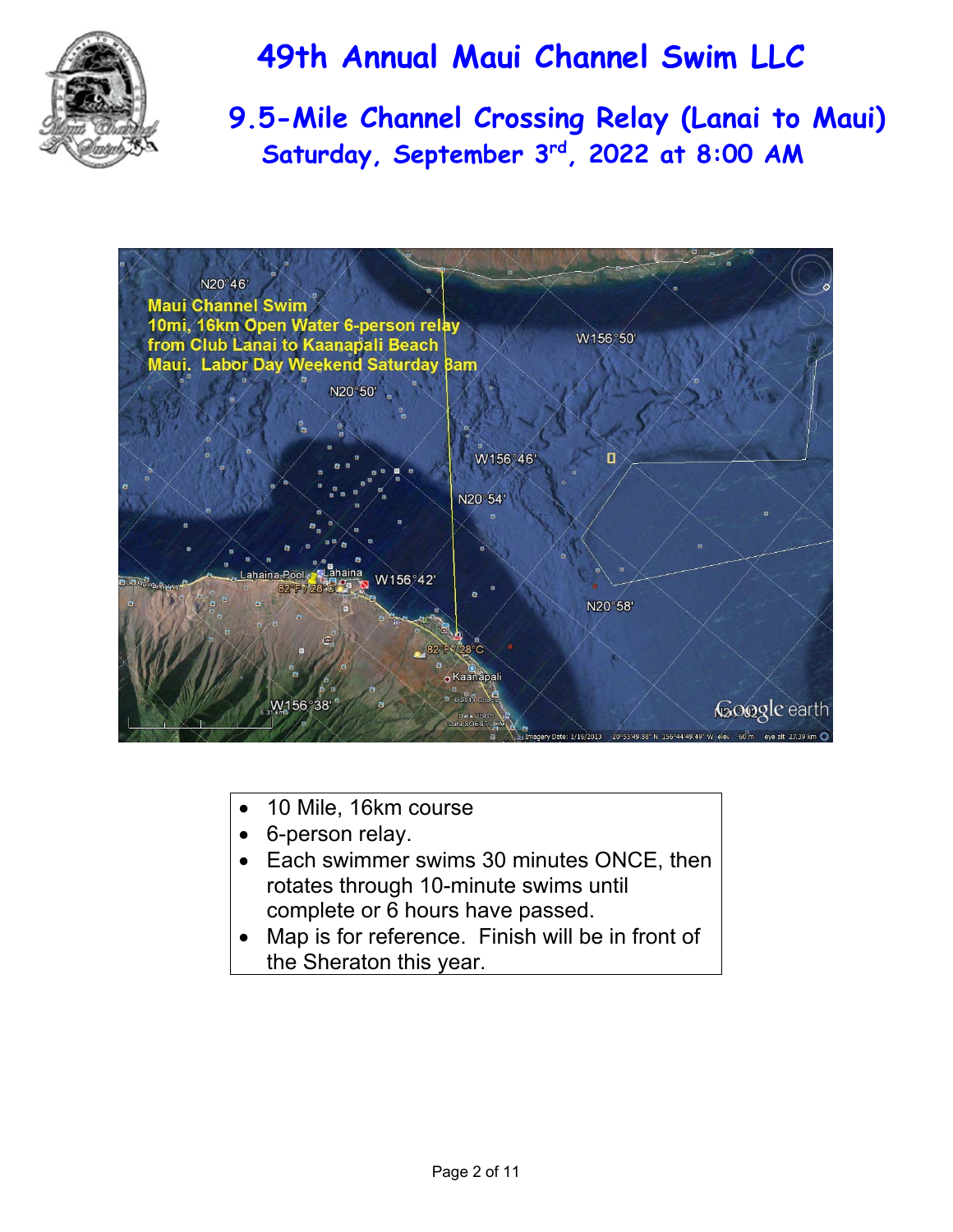

## **9.5-Mile Channel Crossing Relay (Lanai to Maui) Saturday, September 3rd, 2022 at 8:00 AM**



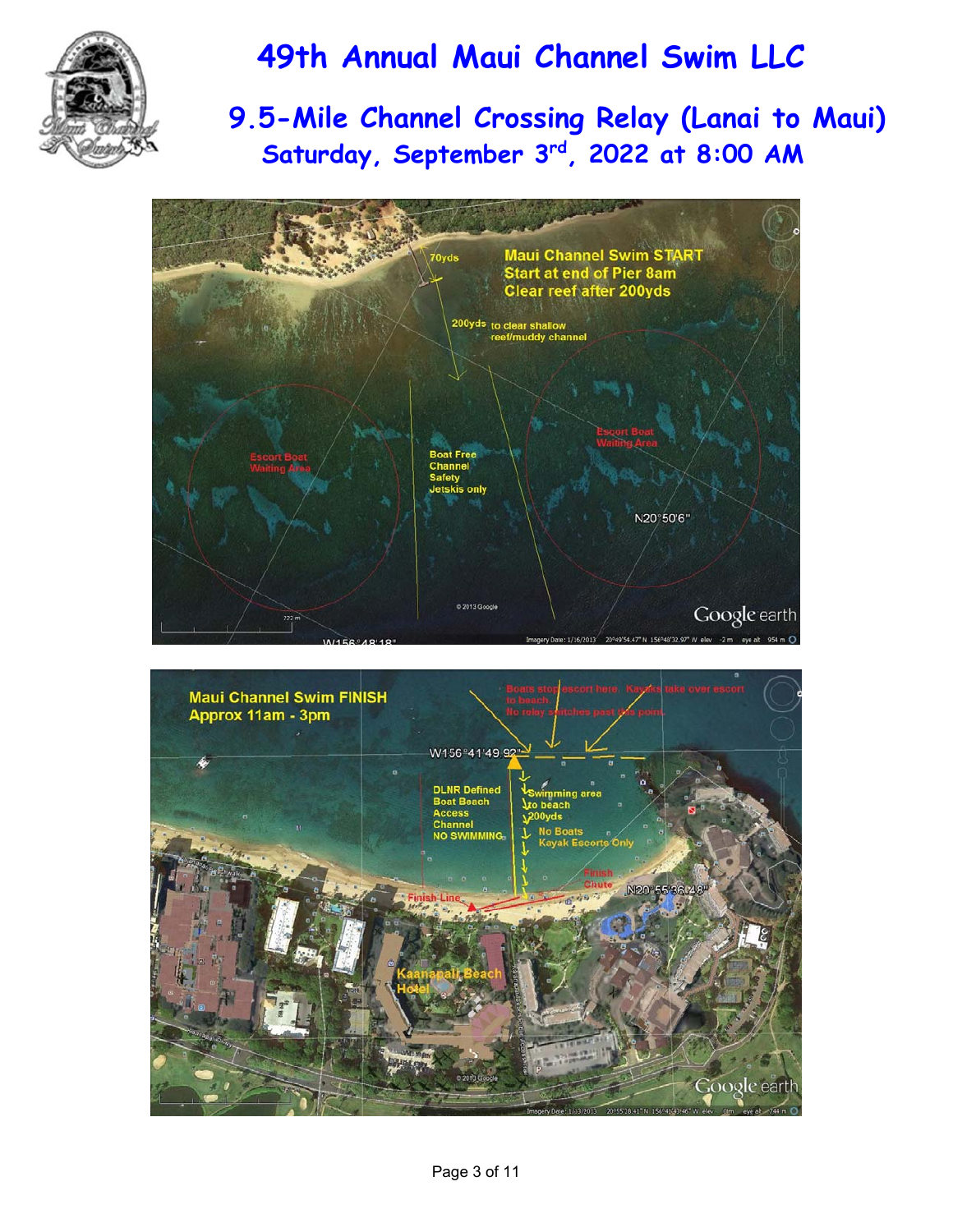

## **9.5-Mile Channel Crossing Relay (Lanai to Maui) Saturday, September 3rd, 2022 at 8:00 AM**

## **Event and Safety Plan**

### **Scope and Overview:**

This plan describes the safety plan taken by race management to make sure the race meets all the logistics that are in place for ALL members of all teams are safe throughout the race – and that the race is fair.

 To do this, in addition to this safety plan, an EXTENSIVE Race "Notice" is prepared with specific information about safety and how each escort boat has the responsibility to be the safety marshals for their swimmers.

### **Race Plan:**

- The race is a 6-person relay or a solo swim from the beach/pier at Club Lanai on Lanai to the beach at Black Rock in Ka'anapali on Maui.
- Each swimmer's first leg is 30 minutes until all 6 swimmers have completed one leg of the race. Succeeding legs are 10 minutes per person, keeping the same swim order, except for the Ka'anapali Beach finish leg. For the final leg, if the swimmer has passed or is close to the final orange buoy and has reached the end of their 30-minute or 10-minute leg, the team captain may elect to have this swimmer complete the race. NO CHANGES, and no boat escort/traffic is allowed inside the final buoy.
- All teams MUST be escorted by a boat, insured, legal to carry passengers with all required safety equipment, with a captain/owner of the boat at the helm (who is the safety officer responsible for all swimmers in the water),
- The boat captain/owner must meet at the captain's meeting or with the race director before the race for a meeting at an agreed-on location to discuss race safety, responsibilities, logistics and more.
- Each boat must have a basic first aid kit capable of taking care of basic first aid including abrasions, cuts, broken limbs, etc.
- The water is open ocean (saltwater) 10 mile/16 km course from Lanai to Maui.
- The first 200m is out a narrow channel in water clarity that varies based on recent swells in murkiness, clearing by 200-400 yards to crystal clear water.
- The middle of the channel water conditions vary depending on winds (not much on tides) from smooth to choppy with small waves, usually building to large swells/seas of 6-10 feet in the center channel. Staying to the "right"/south of the wind line (blocked by West Maui Mountains) makes for much smoother water. The course is designed such that the West Maui Mountains block the prevailing trade winds that build during the morning (causing rougher seas) wrapping around and closing in behind the competitors as they swim to Ka'anapali.
- During the last part of the course (last mile), coming in to Black Rock, the swells drop but a north wind and usually a strong northern current create choppy waters which last until about the last 300 yards which is shielded from most wind by Black Rock. The last 300 yards is an unescorted swim in clear water ending in a run up the beach to the finish line of approximately 50 yards.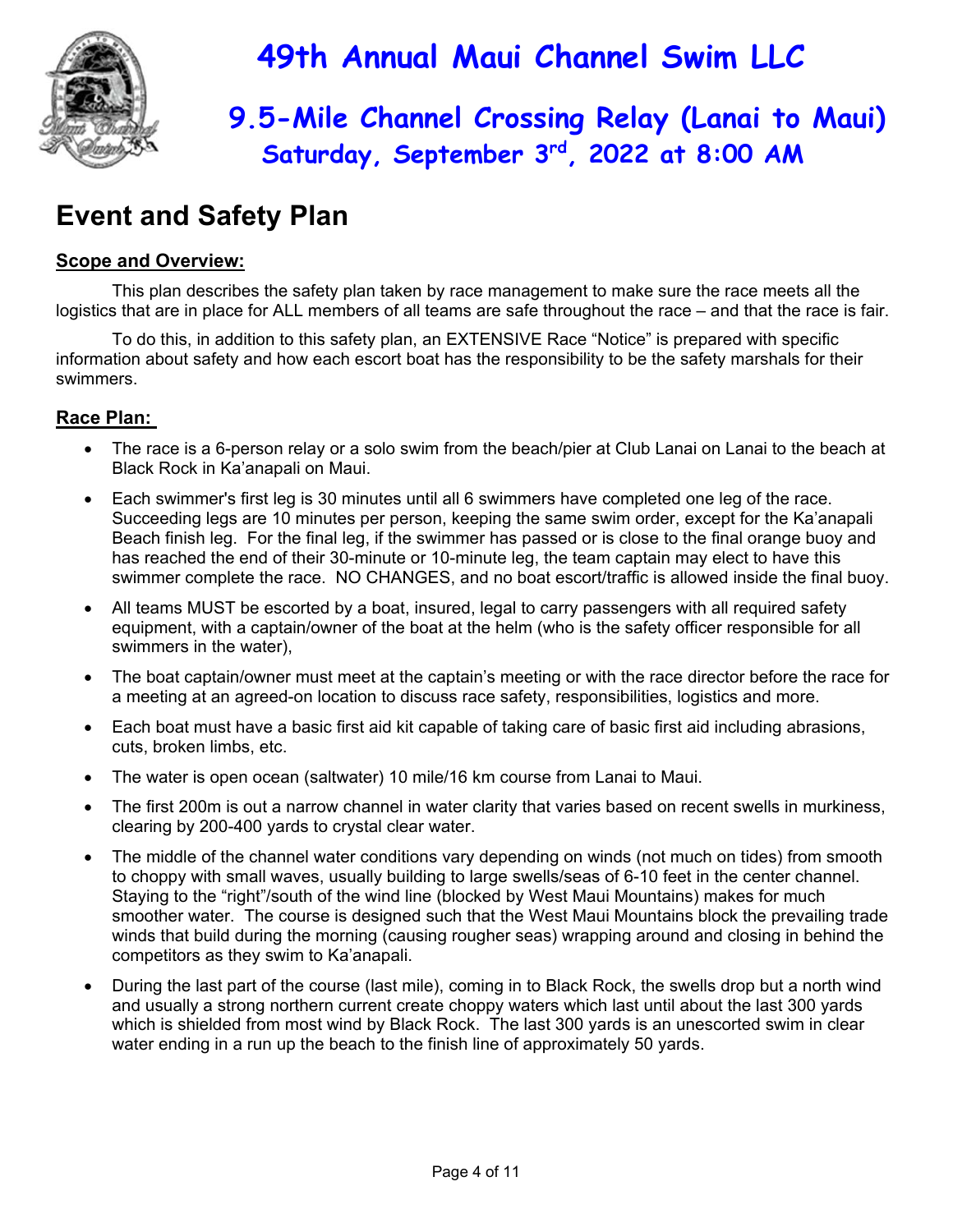

## **9.5-Mile Channel Crossing Relay (Lanai to Maui) Saturday, September 3rd, 2022 at 8:00 AM**

### **Pre-Race Staging:**

- There is a "captain's meeting" at 5:00 PM, Friday, September 2nd, 2022, at the Sheraton. This is a mandatory meeting for all boat captains/owner, and all Team captains; and strongly encouraged for all other team members.
- There's a pre-race meeting for lead-swimmers only on the beach at 7:45 AM 15 minutes before race start – below high-water line at Club Lanai. Teams will be counted and suits inspected, numbers verified on swimmers, and any final instructions given to swimmers.

#### **Key Personnel:**

- Race Director Ian Emberson (808) 652-4740
- Officials Boat captain Joe Reicht (808) 658-0116
- Course Advisor Malcolm Cooper (808) 280-4257
- On-course Water Patrol (jet ski) and course monitoring Greg Jenkins (808) 271-8722
- Timer Coco Emberson (808) 639-1109
- Radio VHF 71
- Coast Guard VHF Channel 16
- Fire-Rescue and Emergency Medical Services call 911. Best access to emergency services may be the Sheraton if close to finish, Mala Wharf typically fastest if mid-channel. Ambulance. Other locations depend upon the intentions of the boat captain. Notify Water Patrol on VHF Channel 71 for assistance.

#### **General Meetings:**

5:00pm, Friday, September 2 – Sheraton. Mandatory Team & Boat Captain/owner meeting. Highlight the following:

- For each team, the BOAT CAPTAIN/owner is the SAFETY OFFICER responsible for each team's safety from when they "pick up swimmer", through the last swimmer dropped at the beach.
- All Outboard boats are highly recommended to have properly installed propeller guards "prop guards".
- Each boat must have a basic first aid kit.
- All engine propellers must be disengaged or off when swimmers are within 20 feet of the boat. (Turning off engines risks difficulty restarting resulting in swimmers moving ahead too far from the escort boat).
- There will be jet skis and water patrol boat(s) monitoring VHF Channel 71 to help with relaying issues, locating a swimmer if necessary, transporting someone quickly, and checking for safety issues on boats.
- Race Day (Saturday, September 3rd ~8:00 AM start) 7:00-7:45 AM Club Lanai Pier Boat Arrival.
- Each Boat checks in by Radio with "lead/officials" boat.
- Depending on availability, there will be a backup boat to take on passengers if their boat becomes disabled or, for any reason, is not seaworthy. However, this is not guaranteed.
- At the start, boats must leave a 100yd wide channel (patrolled by jet ski) while spotting their swimmers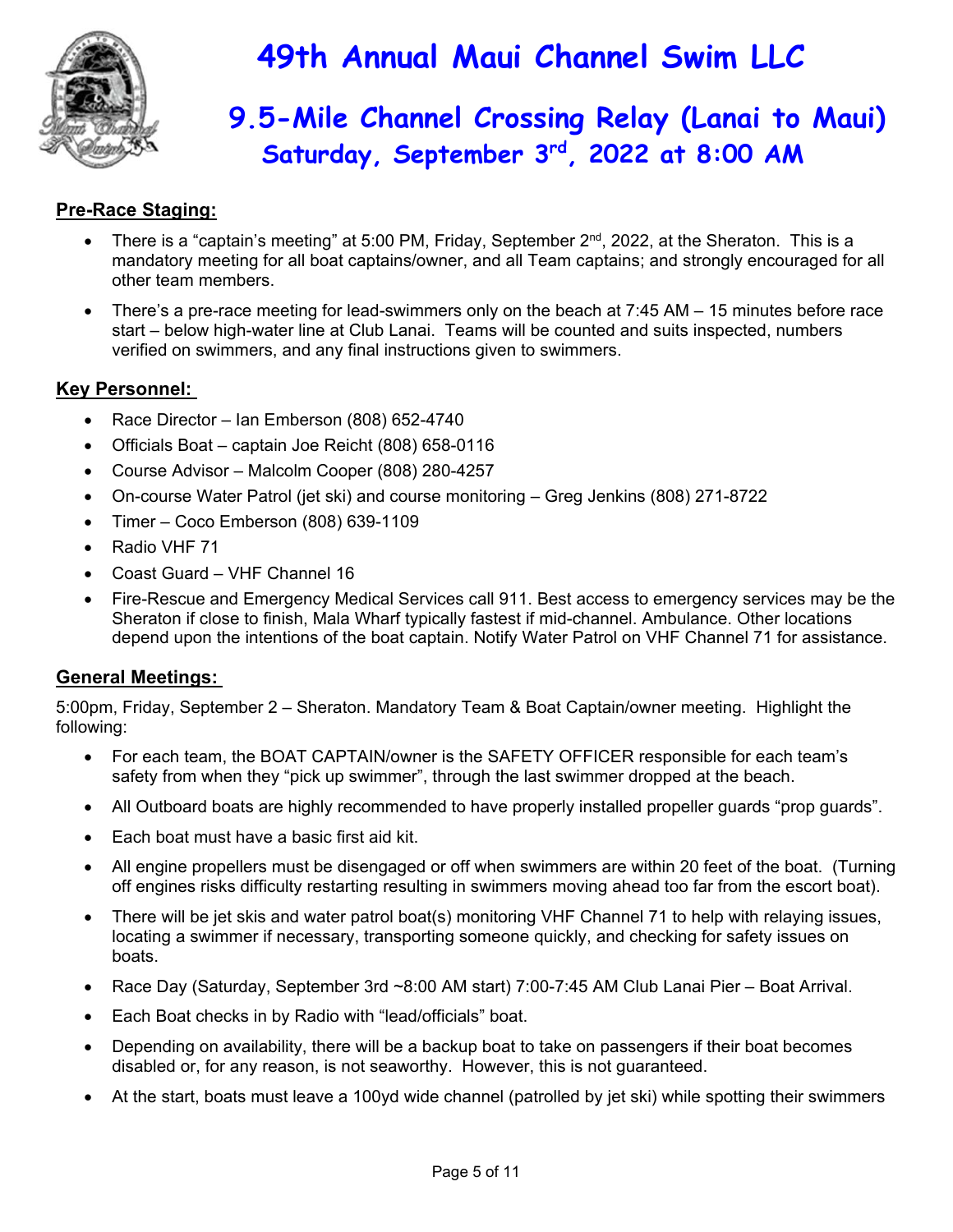

### **9.5-Mile Channel Crossing Relay (Lanai to Maui) Saturday, September 3rd, 2022 at 8:00 AM**

for 20 minutes. (This gives time for swimmers to spread out in space, leaving room for boats without endangering swimmers.)

- The lead off swimmer MUST wear a bright color swim cap with their race number large and very legible. Minimum in height of 3.5" with a minimum of .25" stroke permanent marker. Number shall be visible from both sides of cap (e.g., on the left and right side of cap). Cap should be a bright color consisting of green, pink, orange, or yellow. No dark colors such as blue, black, gray, brown, or red.
- If ANY BOAT or TEAM decides to leave the race for whatever reason, they MUST notify the Finish Line by radio.
- DLNR has defined an area where boats may enter the beach area to pick up/drop off swimmers for ~100yds SOUTH of a buoy off Black-Rock. NO SWIMMING in this area.
- There will be an Orange Tetrahedral buoy 200yds off shore at the finish (approx. 200yds south of Black Rock). Swimmers MUST swim between this buoy and Black Rock. Another round buoy will be near shore marking the line where NO BOATS may enter … swimmers must stay in this area.
- At the finish from the orange tetrahedral buoy to land 1-2 kayakers or paddleboarders will be available to help escort swimmers to the beach.
- This race is conducted in the open ocean, without immediate access to emergency health care. While every effort will be made to assist getting emergency care to a boat ASAP, boats must be prepared for normal emergencies.
- This race is conducted in the open ocean with all associated hazards:
	- $\circ$  6-10ft (2-3m) waves with occasional larger waves or sets of waves (swell) in the middle of the channel. These waves will break – especially in windier conditions – near the crest.
	- $\circ$  Intense Tropical Sunlight for 3+ hours (beware and be prepared to deal with sunstroke, heat stroke, heat exhaustion, sunburn, dehydration).
	- o Sea-Life. Turtles, Jellyfish, Man-O-War, Dolphins, and Sharks have all been seen during this race various years at various times.
		- Jellyfish (and man-o-war) can be encountered while swimming. It is common on a long swim center channel to have areas where "bits" of jellyfish or man-o-war tentacles (and their nematocysts) can give little stings or "wrap" a piece around an arm, leg, body or face. The pain typically dissipates with time. Do NOT rub it (fires off more nematocysts increasing sting). Treatment is similar to "Box Jellyfish" below.
		- BOX Jellyfish are a particular hazard and significantly more painful and dangerous. Peaking 8-10 days after full moon – in 2022 August 11 and September 10. (A box jellyfish calendar can be found at http://www.waikikiaquarium.org/interact/box-jellyfishcalendar/) While Box jellyfish are most prevalent on Oahu (Waikiki), they can be in the open ocean. They normally settle in to deep water as the sun rises but some can remain near the surface. "The tentacles of jellies and their relative, the Portuguese manof-war, are lined with microscopic stinging cells (nematocysts) that are activated by touch or chemical cues. Each cell fires a barbed thread that can penetrate the skin and deliver toxin that causes a burning sensation and, sometimes, more severe reactions. Many lifeguards and doctors recommend rinsing the area with seawater, then applying a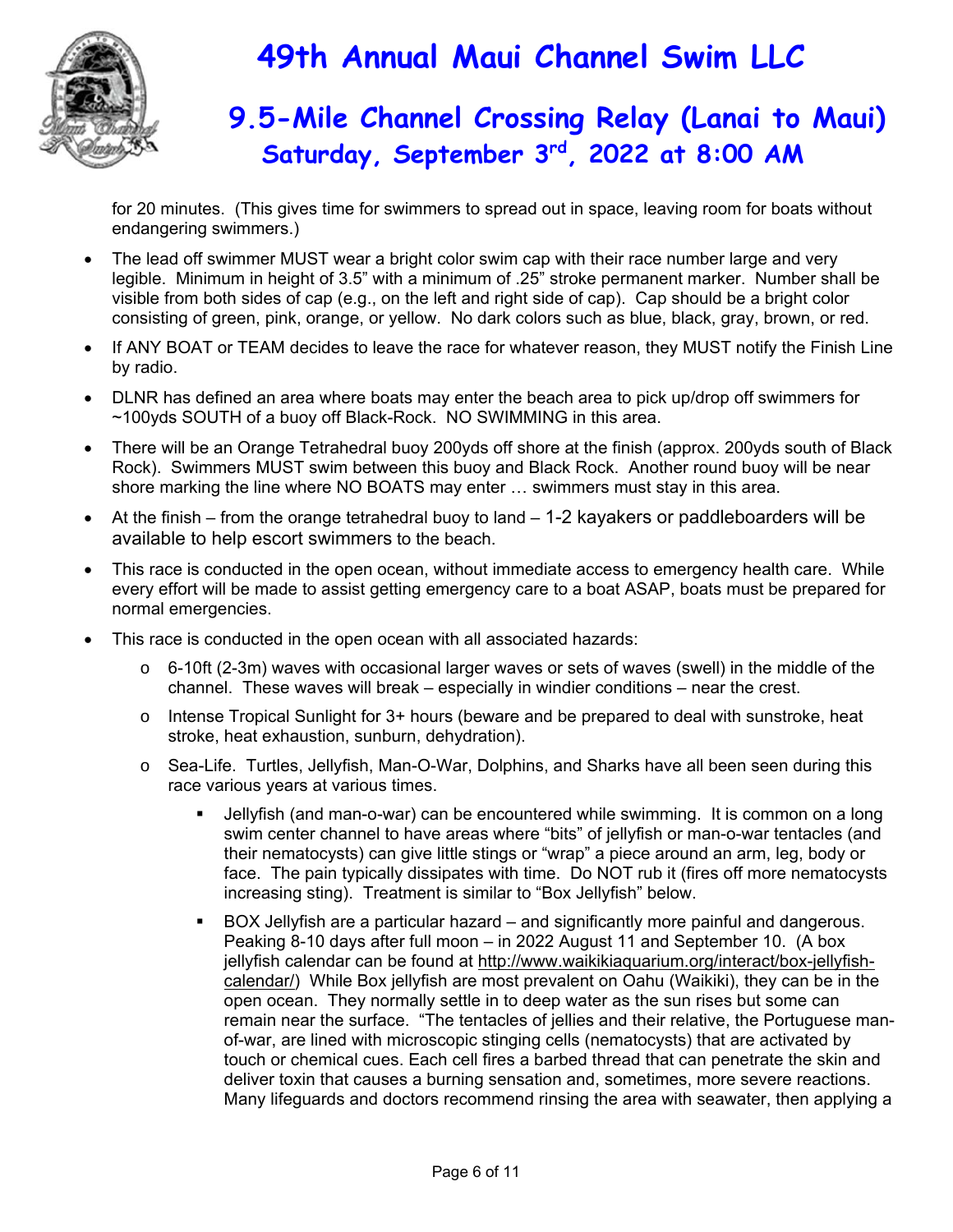

## **9.5-Mile Channel Crossing Relay (Lanai to Maui) Saturday, September 3rd, 2022 at 8:00 AM**

paste of unseasoned meat tenderizer and vinegar to the sting—this helps deactivate the toxin. However, sensitivity varies from individual to individual; some may be highly allergic to jellyfish or man-of-war stings or even to the treatment listed here and need physician's care. Use this treatment at your own risk and consult your physician in all cases."

 Sharks. There are many types of sharks. Near shore 4-6' reef sharks (Black Tip, White Tip) are not uncommon usually roaming near the bottom. In the center channel larger (10-20') sharks can be encountered. It is up to the swimmer and captain to determine if and when waters are safe if a shark is encountered. (N.B.; If leaving the water waiting for a shark (or your boat) to leave the area, boats may move parallel to the finish line only or face disqualification).

### **Race Day: (Saturday, September 3rd ~8:00 AM start)**

7:00-7:45 AM – Club Lanai Pier – Boat Arrival.

- Each Boat Checks in by Radio with "lead/officials" boat.
- 7:30 AM Send lead-off swimmer to beach
- 7:45 AM Non-lead-off swimmers warming up back to boats
- 7:45-8:00 AM Final Instructions to lead swimmers. Check-in number of swimmers. Verify caps and suits meet regulations.

8:00 AM – START (approximately at 8:00 AM)

- 8:00 AM FINISH: Every 30 minutes for 6 cycles (3 hours), then every 10 minutes, swimmers have +/-30 second window for relay exchange (TAG).
- 11:00 AM (estimate) first relay team completes race.
- 2:00 PM All relays MUST be completed by this time. Relays failing to do so will be disqualified and their times NOT recorded in race results. Any boat in this situation will be notified by the Finish Line personnel by Radio.

6:00 PM – AWARDS will be given out at dinner after the banquet at the Sheraton.

#### **Venue Plan:**

 The venue is the 'Au'Au Channel one way from Lanai to Maui (Club Lanai Pier to Ka'anapali Beach by Black Rock).

#### **Warm-Up and Start:**

- Warm-ups for all swimmers are in the reef area just offshore. Anchored boats and jet skis serve as water patrol for the race.
- A red flag will mark 1-minute to start. A horn and green flag will be sounded and dropped at the start.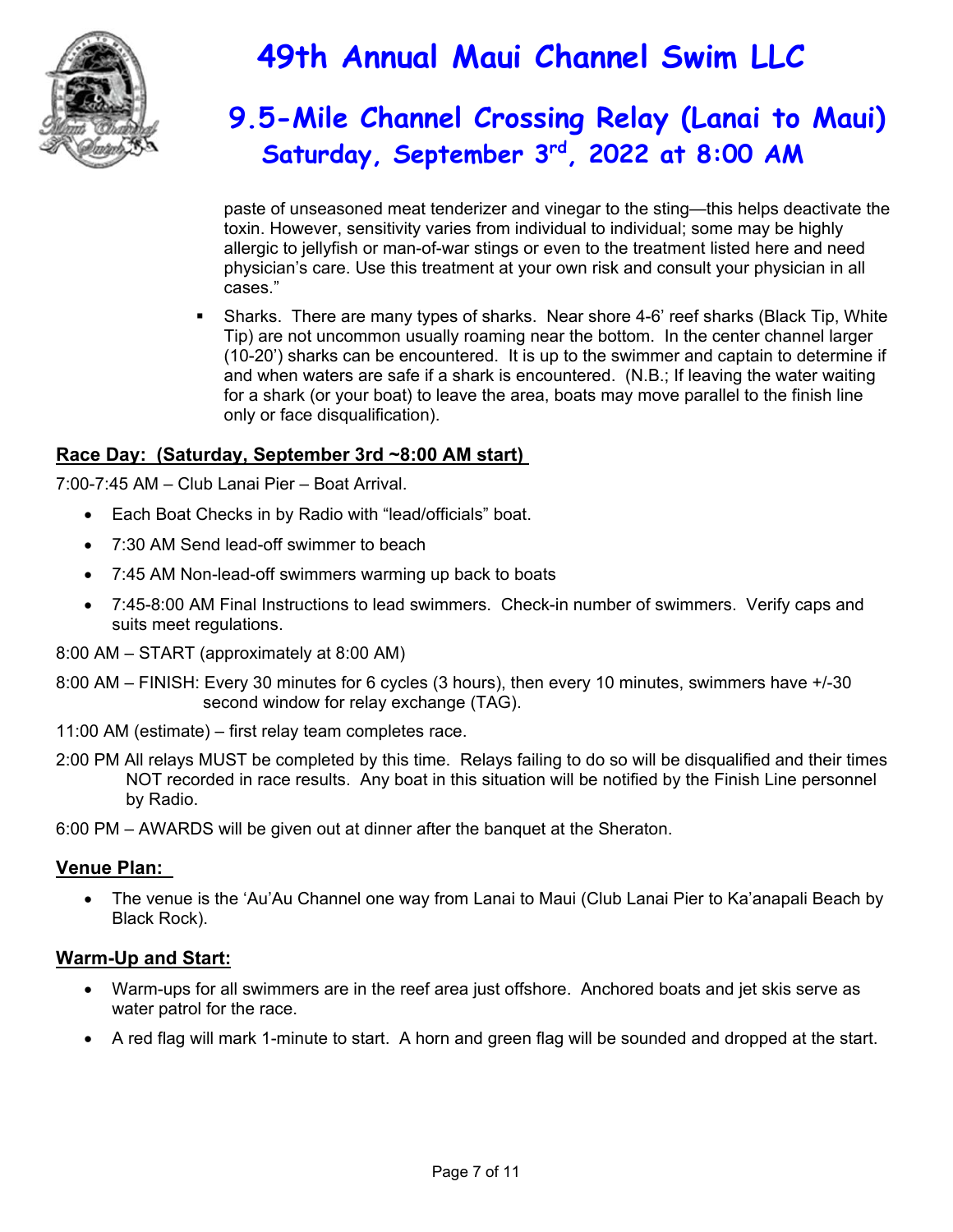

## **9.5-Mile Channel Crossing Relay (Lanai to Maui) Saturday, September 3rd, 2022 at 8:00 AM**

### **Expected Race Day Environmental Parameters:**

- Expected Water Temperature 77-79F
- Expected Air Temperature 80-85F
- Sun Expect mostly clear skis all participants and officials should wear sunscreen and cover up as much as possible.
- Expected Wind Probable trade winds LIGHT from the north at the start. Trades build and wrap around West Maui Mountains towards Lahaina as the race continues.
- Sea Life This is a Hawaii open ocean saltwater close-to-shore environment. Near shore, it is virtually certain that small fish 1" to 18" will be seen by competitors; possibly turtles 2-5 head-to-tail in length.
	- i) It is possible but unlikely that swimmers will see manta rays, eagle rays, eels, or black/white tip reef sharks. (Reef sharks normally only in the reefs.)
	- ii) It is also possible, although unlikely, a boat or boats will encounter tiger sharks in the channel, but they are there.
	- iii) Man-o-war and Box Jellyfish. Man-o-war pieces can accumulate if there are south or southwest (aka Kona) winds. These can be tiny pieces or longer strands that can "wrap". You'll feel these like small stings or a line of stings around an arm. If allergic to bee-stings, and you feel any issue with difficulty breathing, flag for help. BOX JELLYFISH are a strong and dangerous jellyfish that show up 10-12 days after full moon and generally head back to deeper waters after sunrise. Some can be "caught" near shore. Waikiki is notorious for large infestations of box jellyfish every month peaking 10-11 days after full moon. Maui occasionally see a few. We will monitor for box jellys.
- Tides Starting  $\sim$ 0.1ft above avg, rising to  $\sim$ 1ft by end of competition.
- Water Clarity dependent on recent swell, wind and rain. Typical clarity is poor within 200yds of Lanai, clear (70-100ft or more) the rest of the way.
- Ocean water quality for the race area is monitored by the State Health Department. No special testing is required.

#### **Administration:**

- Pre Race meeting Friday night, September 2, to discuss all safety and race issues 5:00 PM at the Sheraton.
- Pre-Race (morning of swim) inspection of boats before start.
- Pre-Race (morning of swim) meeting with lead-off swimmers on the beach at Club Lanai … includes Athlete Check, Suit Inspection, Athletes Numbering, Swim Cap Issue.
- Spectators may observe from any boats at discretion of boat captain as long as sufficient safety material (life jackets) are aboard. The beach at Ka'anapali is open and spectators are welcome to observe finish from there.
- Communication during the race is by radio to all boats that should be monitoring throughout the race.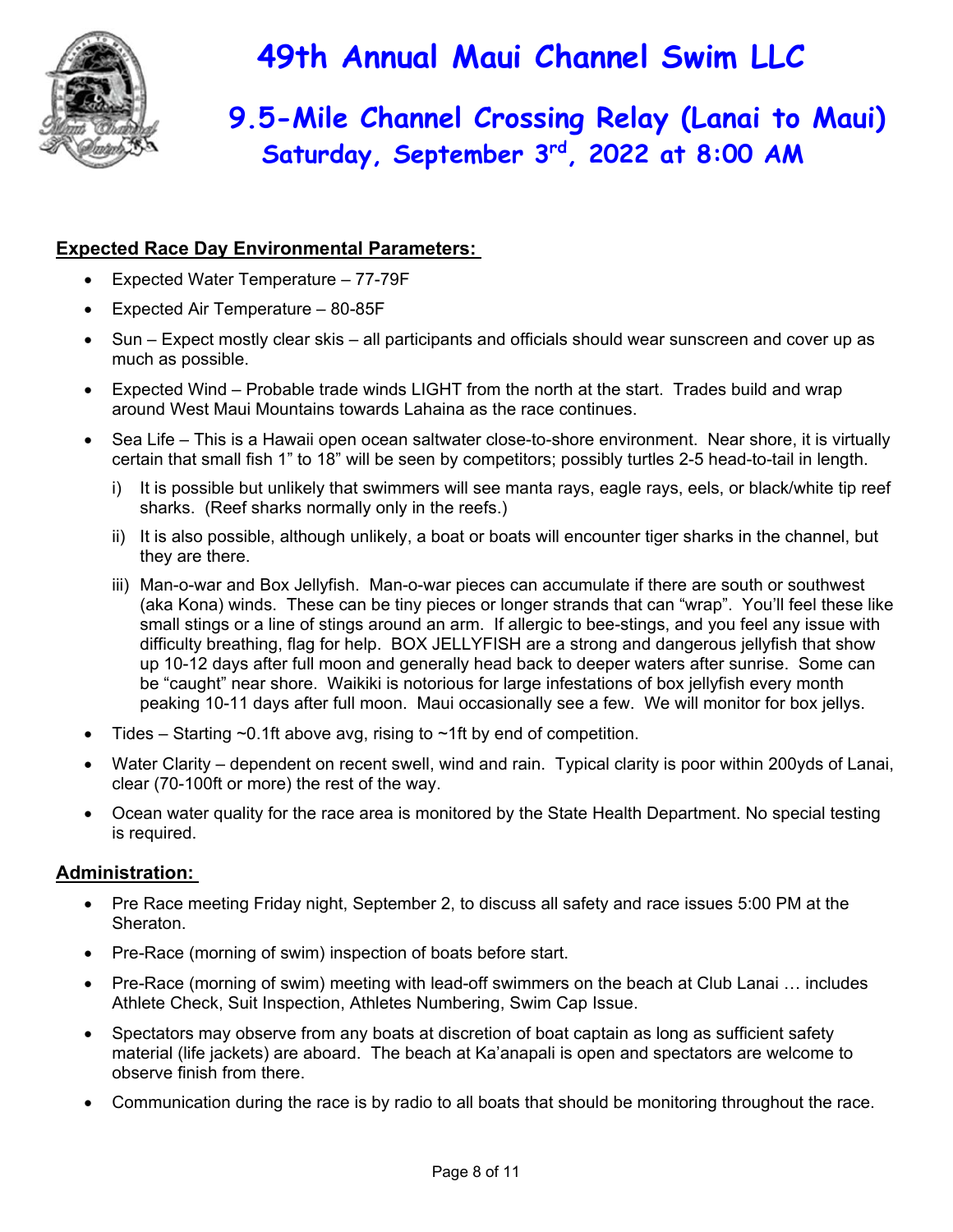

## **9.5-Mile Channel Crossing Relay (Lanai to Maui) Saturday, September 3rd, 2022 at 8:00 AM**

### **Facilities:**

- Toilets available at the hotel … and whatever facilities are available on each team's escort boat.
- Showers outdoor open showers to rinse.

### **Parking:**

Available at the Sheraton. There is a fee for parking both for hotel guests and visitors.

### **Safety During the Race:**

- **Boats Independent for safety in the channel**
- Each Team is escorted by an insured boat captained by a captain or owner responsible for the safety of his/her passengers – including having a boat in proper condition to carry passengers with all the required safety equipment; and any passenger beside the boat that is swimming.
- Boat captains are instructed pre-race of their responsibilities, the communication on VHF Channel 71, and if necessary to contact Coast Guard Channel 16.
- In an emergency, boat captains can call 911 by phone or the Coast Guard on VHF Channel 16. (911 can help guide the boat to the quickest/best place to meet Fire-Rescue and Emergency Medical Services if needed). Notify Water Patrol on VHF Channel 71 for assistance.
- Boats can also contact Water Patrol jet skis and boat below.

### **Water Patrol:**

- Water Patrol service will be provided from approximately 7:00 AM to 2:00 PM (or at the time when race officials officially end the race). There will be water patrol jet ski(s) with approved operators, monitoring VHF Channel 71 with the intention of rendering aid, if necessary, to swimmers and escort boats.
- Prior to, and during the start of the race, only one (1) Water Patrol jet ski will be designated to access the near-shore waters of Lanai (only if necessary). Water Patrol will provide the coordination in the start channel protecting swimmers until they are "picked up" by their boats.
- For the channel portion of the race, all Water Patrol jet ski(s) will serve to assist escort boats with swimmer accountability and safety.
- At the race finish, only water patrol jet ski(s) will be designated to access the near-shore waters of Maui (as needed), with other available water patrol resources remaining in the channel to provide service to those race participants that have not finished. At least one water patrol jet ski will be located in the last 200yds area to assist kayaks if necessary when boats are in the finish zone.
- In the event of an emergency all water patrol resources may be summoned to render aid or provide backfill water patrol coverage at any location of the swim race. Other than in the event of an emergency, and when safe to do so, water patrol jet ski will operate at slow no wake whenever nearshore, near swimmers, or as required by law.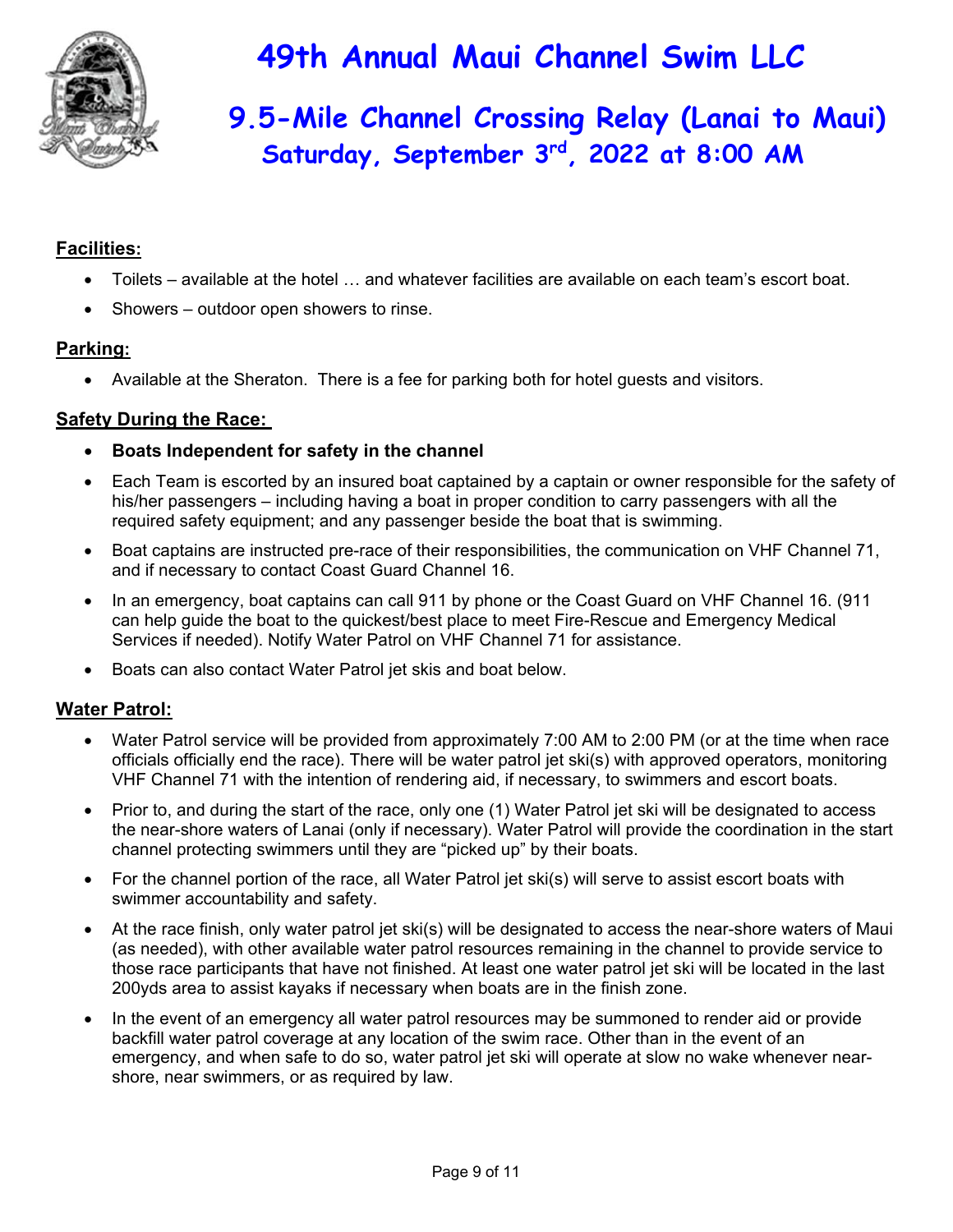

## **9.5-Mile Channel Crossing Relay (Lanai to Maui) Saturday, September 3rd, 2022 at 8:00 AM**

### **Finish Kayak Escorts:**

 Kayaks and stand-up paddle boards will be provided from the orange buoy to the beach over the last 200yds of the course where boats are not allowed and while the jet skis are monitoring the competitors still out on the course. One jet ski will stay in the same area when boats are there.

### **Course Officials:**

- Course officials including the race director will be on an "officials' boat" with contact cell: Ian Emberson (808) 652-4740 or via VHF Channel 71; Timer: Coco Emberson (808) 639-1109; Water Patrol VHF Channel 71.
- Other course officials will also be on this boat or others.
- Finish timer will be on the beach. Race Referee will station herself where she believes most effective.

#### **Weather Contingencies:**

- Most weather conditions will not require cancelling of the race. But they are listed here…
- Strong current current is typically north to south through the channel getting stronger near shore. Captains and Teams are informed about this and try to anticipate a finish that "flows" into the finish line.
- High Surf High surf is a rarity and only a dangerous concern near shore. If necessary, the start can be moved away from land. High surf at the finish is even more rare. If surf does exist, the kayak escort will help swimmers time the finish into the beach.
- Murky Waters (from run-off or surf) the water is often a bit murky for the first 200-300 yards then clears up to the beach at the finish.
- High Winds if winds reach a point to make chop unsafe for the boats … or swimmers are unsafe getting in and out of their boats, the boat captain has the right and responsibility to remove his swimmers from the race. If a swimmer is too weak to continue in heavy seas due to high winds, the boat or team captain will bring him/her in.
- Hurricane The race will be cancelled and evacuated following directions from County officials in case of Hurricane. If a hurricane is passing nearby causing expected strong or unusual currents Ocean Safety considers dangerous, the race may be cancelled or adjusted for safety.
- Tsunami The race will be cancelled and evacuated following directions from State and County officials in case of Tsunami.
- Lightning or dangerous conditions at sea the boat captain is responsible for the safety of his passengers and will pull swimmers out of the water and get to safety away from unsafe conditions as best he/she can.